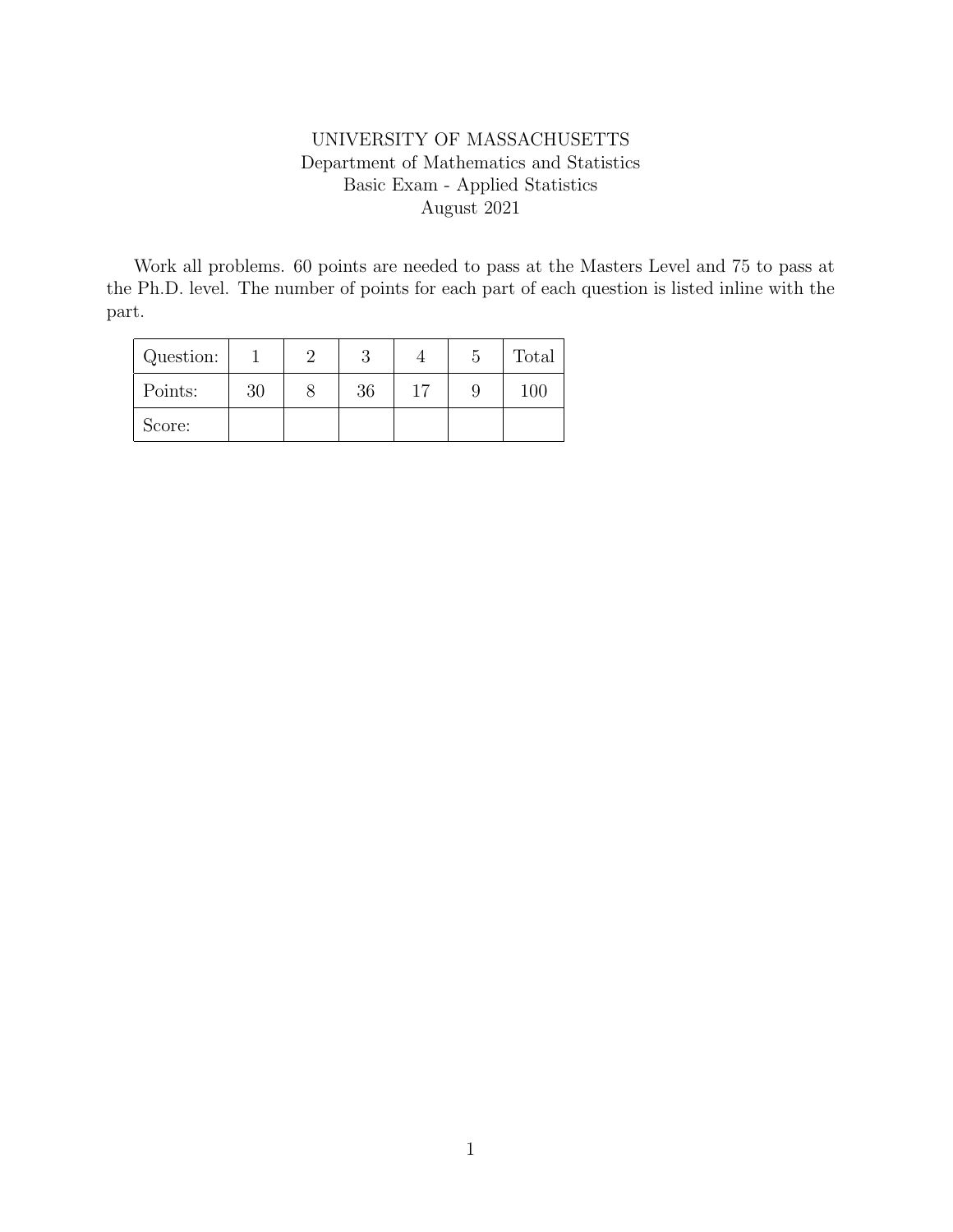- 1. Consider a study designed to explore the relationships between several features of nuclei and whether or not a biopsied lesion is benign (not cancer) or malignant (cancer), using the following measurements for for  $i = 1, \ldots, 167$  human subjects:
	- Class<sub>i</sub>, the status of the lesion biopsied from subject i, equal to DCIS if potentially malignant and UDH if benign;
	- Mean Area<sub>i</sub>, the average area of nuclei in the lesion biopsied from subject  $i$ ;
	- Mean\_Perim<sub>i</sub>, the average perimeter of nuclei in the lesion biopsied from subject  $i$ ;
	- Mean\_Round<sub>i</sub>, the average roundness of nuclei in the lesion biopsied from subject  $i$ ;
	- $\bullet$  Mean\_Solidity<sub>i</sub>, a measure of the average solidity of nuclei in the lesion biopsied from subject i;

Letting  $y_i = 1$  if Class<sub>i</sub> = DCIS and 0 otherwise and letting  $x_{i1}$  = Mean Area<sub>i</sub>,  $x_{i2}$  =  $\texttt{Mean\_Perim}_i, x_{i3} = \texttt{Mean\_Round}_i \text{ and } x_{i4} = \texttt{Mean\_Solidity}_i, \text{ we will consider logistic and }$ probit regression models for this data. The logistic regression model is given by

$$
y_i \stackrel{indep}{\sim} \text{binomial}(1, p_i), \quad p_i = (1 + \exp\{-z_i\})^{-1}, \quad z_i = \beta_0 + \sum_{j=1}^4 \beta_j x_{ij}.
$$
 (1)

The probit regression model is given by

$$
y_i \stackrel{indep}{\sim} \text{binomial}(1, p_i), \quad p_i = \Phi(z_i), \quad z_i = \gamma_0 + \sum_{j=1}^4 \gamma_j x_{ij}
$$
 (2)

where  $\Phi(z_i)$  is the standard normal cumulative distribution function evaluated at z. Some summary statistics for the response and covariates are provided below:

| > summary(cbind(y, Mean_Area, Mean_Perim, Mean_Round, Mean_Solidity)) |                               |                |                                         |                 |
|-----------------------------------------------------------------------|-------------------------------|----------------|-----------------------------------------|-----------------|
| $\mathbf y$                                                           |                               |                | Mean_Area     Mean_Perim     Mean_Round | Mean_Solidity   |
| Min. : 0.0000 Min. : 375.5 Min. : 76.74                               |                               |                | Min. : 0.5930                           | Min. : 0.7438   |
| 1st Qu.:0.0000                                                        | 1st Qu.: 557.1                | 1st Qu.: 97.15 | 1st Qu.: 0.6502                         | 1st Qu.:0.8205  |
| Median :1.0000                                                        | Median : 643.3                | Median :108.04 | Median : 0.6652                         | Median : 0.8842 |
| Mean : 0.5988                                                         | Mean : 659.9                  | Mean : 111.91  | Mean : 0.6694                           | Mean : 0.8616   |
| 3rd Qu.:1.0000                                                        | 3rd Qu.: 735.8 3rd Qu.:125.77 |                | 3rd Qu.:0.6877                          | 3rd Qu.: 0.9042 |
| Max. : 1.0000                                                         | Max. : 1419.1                 | Max. : 200.69  | Max. : 0.7781                           | Max. : 0.9309   |

- (a) (4 points) Provide an expression for the probability that a lesion biopsied from a subject with average values of Mean Area, Mean Perim, Mean Round, and Mean Solidity will be malignant under the logistic regression model (1) if  $\beta_0 = 0$  and under the probit regression model (2) if  $\gamma_0 = 0$ .
- (b) (4 points) Some R output for using glm to obtain estimates of the regression coefficients using logistic and probit regression is given below. Can this R output be used to obtain estimates  $\tilde{\beta}_0, \hat{\beta}_1, \ldots, \hat{\beta}_4$  of  $\beta_0, \beta_1, \ldots, \beta_4$  according to (1) and estimates  $\hat{\gamma}_0, \hat{\gamma}_1, \dots, \hat{\gamma}_4$  of  $\gamma_0, \gamma_1, \dots, \gamma_4$  according to (2)? If yes, compute estimated coefficients  $\hat{\beta}_0, \hat{\beta}_1, \ldots, \hat{\beta}_4$  and  $\hat{\gamma}_0, \hat{\gamma}_1, \ldots, \hat{\gamma}_4$  based on the R output provided below. > fit1 <- glm(y~I(Mean\_Area - mean(Mean\_Area)) + + I(Mean\_Perim - mean(Mean\_Perim)) + + I(Mean\_Round - mean(Mean\_Round)) +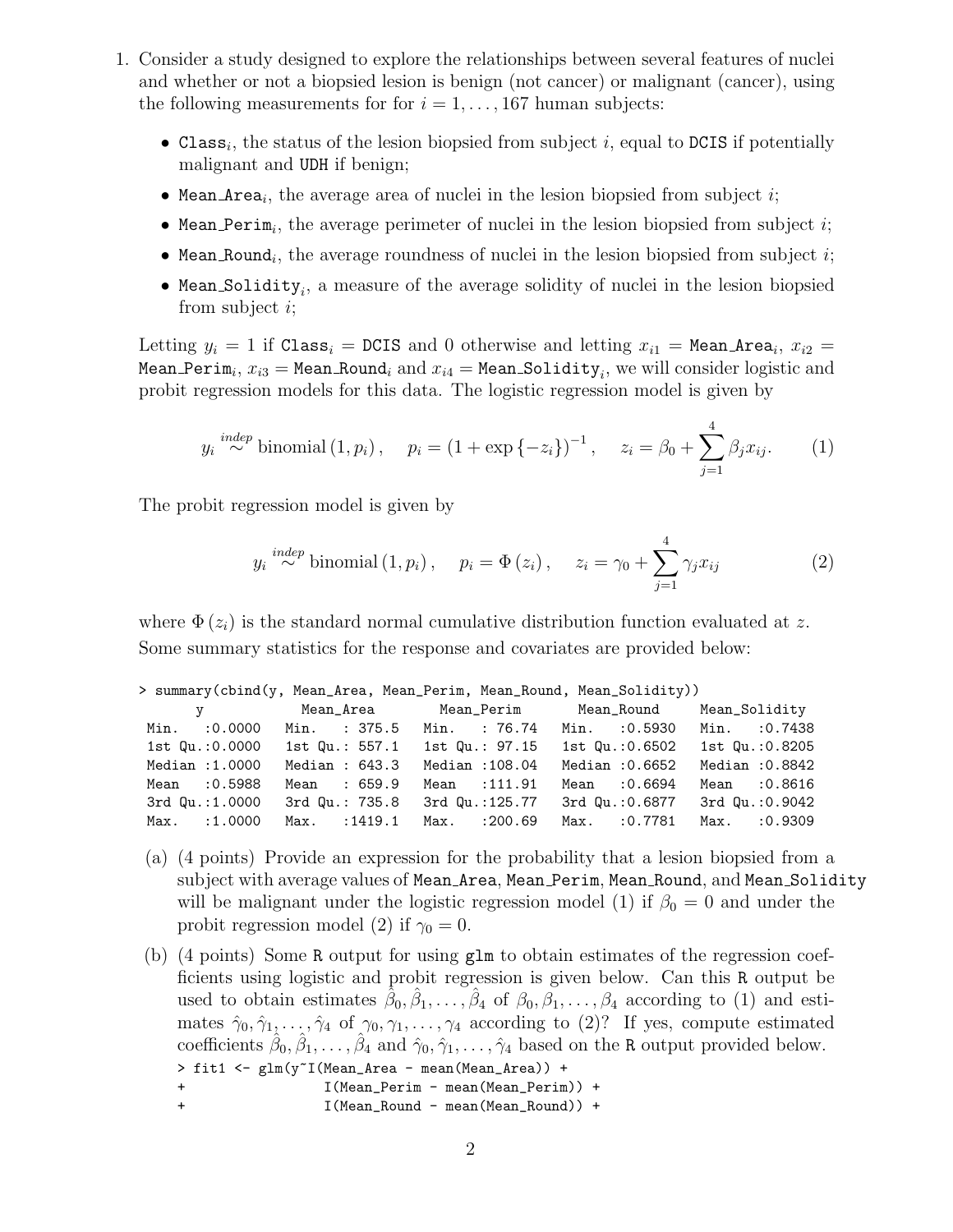```
+ I(Mean_Solidity - mean(Mean_Solidity)),
+ family = binomial(link = "logit"))
> summary(fit1)
Call:
glm(formula = y " I(Mean_Area - mean(Mean_Area)) + I(Mean_Perim -mean(Mean_Perim)) + I(Mean_Round - mean(Mean_Round)) + I(Mean_Solidity -
   mean(Mean_Solidity)), family = binomial(link = "logit"))
Deviance Residuals:
   Min 1Q Median 3Q Max
-2.0535 -0.9817 0.5501 0.8276 2.5818
Coefficients:
                                   Estimate Std. Error z value Pr(>|z|)
(Intercept) 0.509812 0.182630 2.792 0.00525 **
I(Mean_Area - mean(Mean_Area)) 0.005439 0.004662 1.167 0.24340
I(Mean_Perim - mean(Mean_Perim)) 0.018678 0.055688 0.335 0.73732
I(Mean_Round - mean(Mean_Round)) 18.352268 6.822816 2.690 0.00715 **
I(Mean_Solidity - mean(Mean_Solidity)) 25.331501 12.340685 2.053 0.04010 *
---
Signif. codes: 0 '***' 0.001 '**' 0.01 '*' 0.05 '.' 0.1 ' ' 1
(Dispersion parameter for binomial family taken to be 1)
   Null deviance: 224.95 on 166 degrees of freedom
Residual deviance: 184.63 on 162 degrees of freedom
AIC: 194.63
Number of Fisher Scoring iterations: 5
> fit2 <- glm(y~I(Mean_Area - mean(Mean_Area)) +
+ I(Mean_Perim - mean(Mean_Perim)) +
+ I(Mean_Round - mean(Mean_Round)) +
+ I(Mean_Solidity - mean(Mean_Solidity)),
+ family = binomial(link = "probit"))
> summary(fit2)
Call:
glm(formula = y " I(Mean_Area - mean(Mean_Area)) + I(Mean_Perim -mean(Mean_Perim)) + I(Mean_Round - mean(Mean_Round)) + I(Mean_Solidity -
   mean(Mean_Solidity)), family = binomial(link = "probit"))
Deviance Residuals:
   Min 1Q Median 3Q Max
-1.9915 -1.0127 0.5518 0.8356 2.5981
Coefficients:
                                   Estimate Std. Error z value Pr(>|z|)
(Intercept) 0.321399 0.107826 2.981 0.00288 **
I(Mean_Area - mean(Mean_Area)) 0.003611 0.002817 1.282 0.19982
I(Mean_Perim - mean(Mean_Perim)) 0.004022 0.033394 0.120 0.90415
I(Mean_Round - mean(Mean_Round)) 10.688107 3.974998 2.689 0.00717 **
I(Mean_Solidity - mean(Mean_Solidity)) 13.178172 7.203640 1.829 0.06734 .
---
Signif. codes: 0 '***' 0.001 '**' 0.01 '*' 0.05 '.' 0.1 ' ' 1
```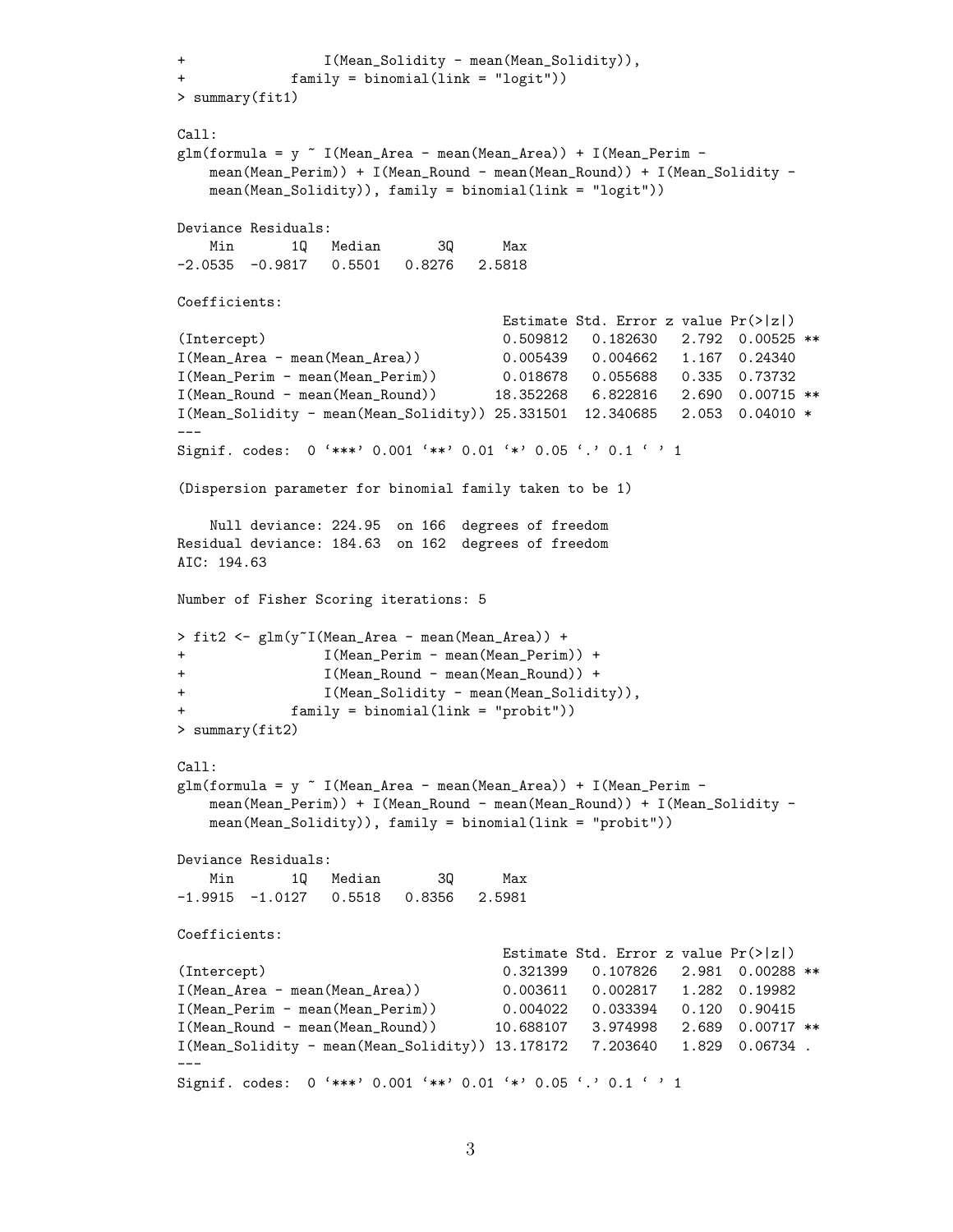(Dispersion parameter for binomial family taken to be 1)

Null deviance: 224.95 on 166 degrees of freedom Residual deviance: 185.29 on 162 degrees of freedom AIC: 195.29

Number of Fisher Scoring iterations: 5

- (c) (5 points) Based on the R output provided in the previous part, perform two level  $\alpha = 0.05$  tests of the null hypothesis that a lesion biopsied from a subject with average values of Mean Area, Mean Perim, Mean Round, and Mean Solidity is equally likely to be malignant or benign, one under the logistic regression model (1) and one under the probit regression model (2). Describe your conclusions carefully. Do the results of the tests agree?
- (d) (5 points) With reference to the figure provided below, compute the estimated probability that a lesion biopsied from a subject with average values of Mean Area, Mean Perim, Mean Round, and Mean Solidity will be malignant under models (1) and (2). Are the estimated probabilities more or less comparable than  $\hat{\beta}_0$  and  $\hat{\gamma}_0$ ? Explain why, with reference to the summary statistics as needed.



## Logistic and Probit Functions

- (e) (4 points) Interpret  $\hat{\beta}_3$  and  $\hat{\gamma}_3$  in words.
- (f) (4 points) Indicate which model is better as measured by AIC and which model is better as measured by BIC. How does the best model compare, depending on whether or AIC or BIC is used?
- (g) (4 points) Suppose that the researchers who designed the study asked "Is there a statistically significant relationship between average nucleus solidity within a lesion and whether or not a lesion is malignant, holding all else in the model constant?" Answer in at most two sentences.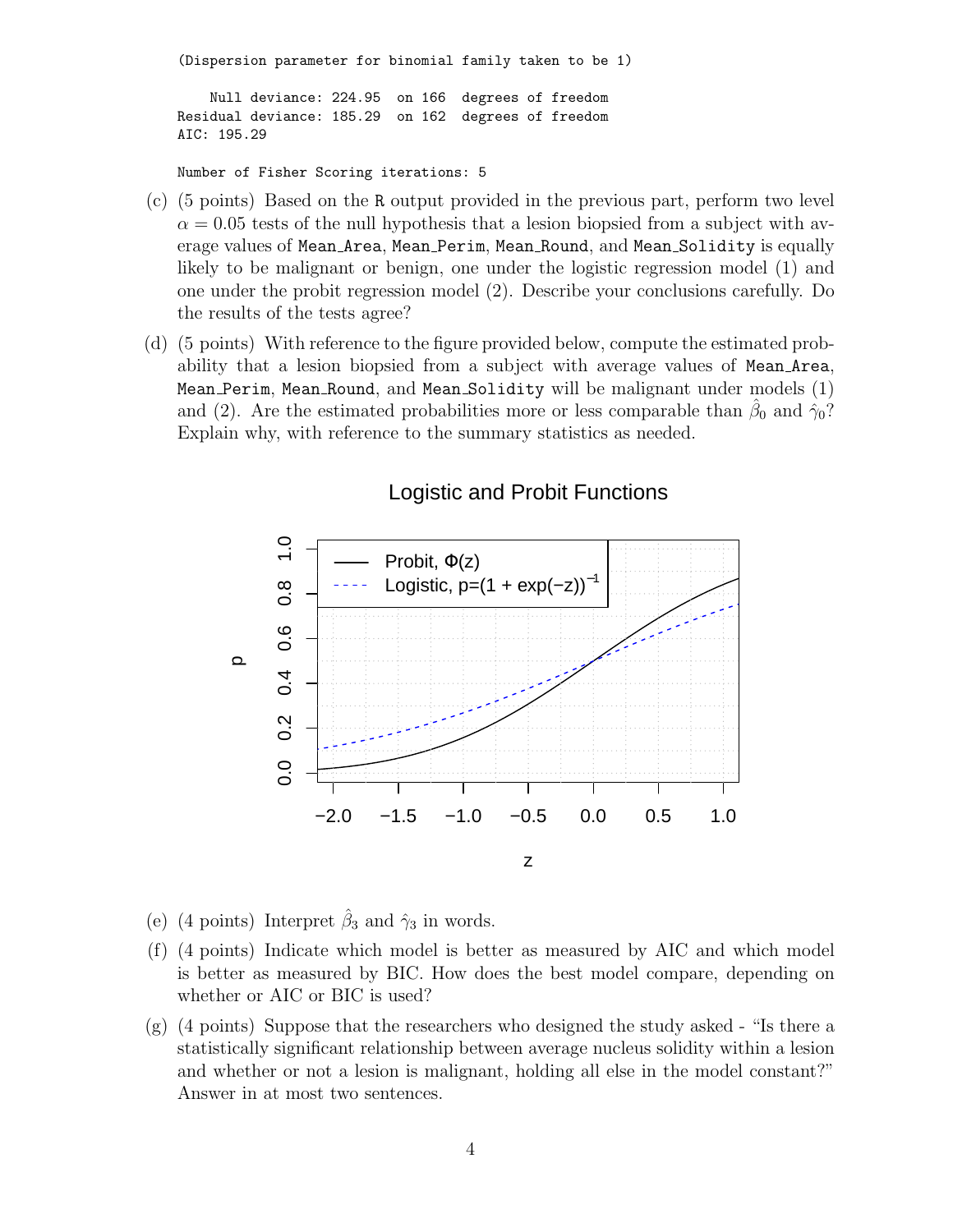2. Consider the same data described in Question 1 and the logistic regression model described by Equation (1). Some R output for using  $g \text{Im}$  to obtain estimates of the regression coefficients for this model is provided below.

```
> fit3 <- glm(y~Mean_Area +
+ Mean_Perim +
+ Mean_Round +
+ Mean_Solidity,
+ family = binomial(link = "logit"))
> summary(fit3)
Call:
glm(formula = y \sim Mean_Area + Mean_Perim + Mean_Round + Mean_Solidity,
   family = binomial(link = "logit"))Deviance Residuals:
   Min 1Q Median 3Q Max
-2.0535 -0.9817 0.5501 0.8276 2.5818
Coefficients:
              Estimate Std. Error z value Pr(>|z|)
(Intercept) -39.279396 14.260031 -2.755 0.00588 **
Mean_Area 0.005439 0.004662 1.167 0.24340
Mean_Perim 0.018678 0.055688 0.335 0.73732
Mean_Round 18.352268 6.822816 2.690 0.00715 **
Mean_Solidity 25.331501 12.340685 2.053 0.04010 *
---
Signif. codes: 0 '***' 0.001 '**' 0.01 '*' 0.05 '.' 0.1 ' ' 1
(Dispersion parameter for binomial family taken to be 1)
   Null deviance: 224.95 on 166 degrees of freedom
Residual deviance: 184.63 on 162 degrees of freedom
AIC: 194.63
```
Number of Fisher Scoring iterations: 5

- (a) (4 points) Suppose that the researchers who designed the study saw the results and exclaimed - "The most important predictor of whether or not a lesion is malignant is average nucleus solidity, and the least important is the average nucleus area!" Would you agree or disagree? Explain in at most two sentences.
- (b) (4 points) Suppose that the researchers who designed the study saw the results and exclaimed - "The most important predictor of whether or not a lesion is malignant is average nucleus roundness, and the least important is the average nucleus perimeter!" Would you agree or disagree? Explain in at most two sentences.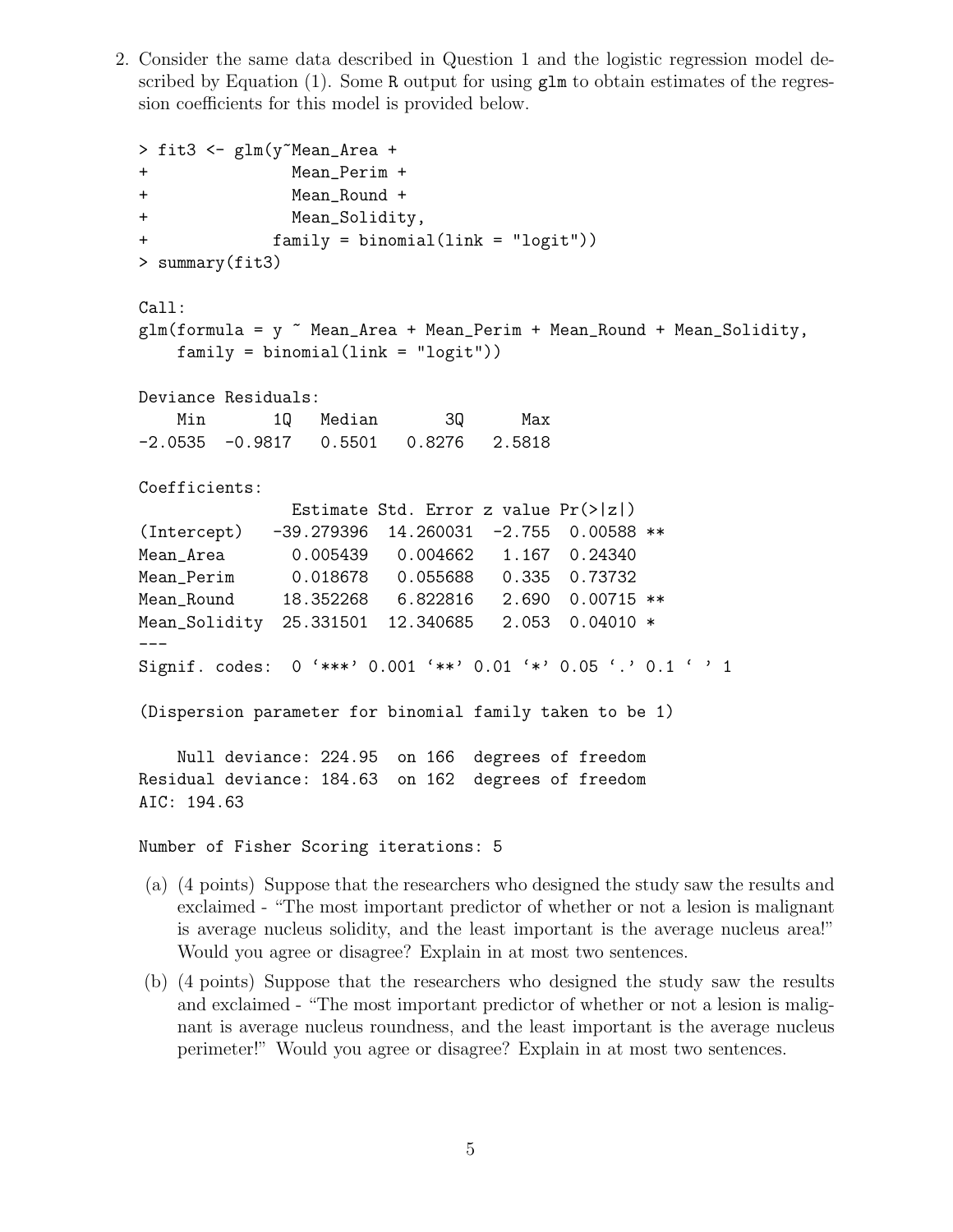- 3. The United Nations is interested in understanding patterns of life expectancy across countries. For this problem, we consider modeling female life expectancy (lifeExpF) as a function of:
	- Per capita gross domestic product in US dollars (ppgdp, a measure of the revenue generated by the country)
	- A grouping of countries into 3 groups (group variable): oecd for countries that are members of the OECD, the Organization for Economic Co-operation and Development, africa for countries on the African continent, and other for all other countries. No OECD countries are located in Africa.

| Variable                 |       | Min 1st Qu. Median |       |       | Mean 3rd Qu. | Max                             |
|--------------------------|-------|--------------------|-------|-------|--------------|---------------------------------|
| lifeExpF                 | 48.11 | - 65.66            | 75.89 |       | 72.29 79.58  | 87.12                           |
| ppgdp                    | 114.8 | 1283.0             |       |       |              | 4684.5 13011.0 15520.5 105094.4 |
| $log(ppgdp)$ 4.743 7.157 |       |                    | 8.452 | 8.464 | -9.650-      | -11.563                         |

There are 31 OECD countries and 53 in Africa.

Several models were fit to these data, and the residual degrees of freedom and residual sum of squares are provided for each.

|      | Mean function                                         | df  | <b>RSS</b> |
|------|-------------------------------------------------------|-----|------------|
| M1   | lifeExpF $\sim 1$                                     | 198 | 20293.2    |
| M2   | lifeExpF $\sim$ group                                 | 196 | 7730.2     |
| M3   | lifeExpF $\sim$ log(ppgdp)                            | 197 | 8190.7     |
| M4 - | lifeExpF $\sim$ group + log(ppgdp)                    | 195 | 5090.4     |
| M5   | lifeExpF $\sim$ log(ppgdp) + group:log(ppgdp)         | 195 | 5232.0     |
| M6 - | lifeExpF $\sim$ group + log(ppgdp) + group:log(ppgdp) | 193 | 5077.7     |

(a) (4 points) How many countries are in the dataset? Why does M6 have five fewer degrees of freedom than M1?

- (b) (5 points) Why do you think log(ppgdp) is used instead of ppgdp? Sketch a diagnostic plot that might have led you to choose to use log(ppgdp) instead of ppgdp.
- (c) (4 points) Explain in a sentence or two the meaning of the model M5.
- (d) (5 points) There are two models with 195 degrees of freedom. Which of the two models would you prefer and why? Give at least 2 reasons for your preference.
- (e) (4 points) A researcher uses ANOVA to test  $H_0$ : M5 vs  $H_A$ : M6. They find p=.05564. What would you conclude? Which of these two models would you prefer and why?
- (f) (4 points) Suppose you wish to do an ANOVA to determine whether model M6 is better than M4. Compute the F statistic necessary for this comparison. Show your work.
- (g) (5 points) To what distribution (including df) would you compare the statistic in the previous part to decide the test? What do you expect to find in this case? Interpret this finding.
- (h) (5 points) Which of this set of models would you most prefer to use? Why? Draw a sketch of a scatterplot with fitted regression that might correspond to your chosen model.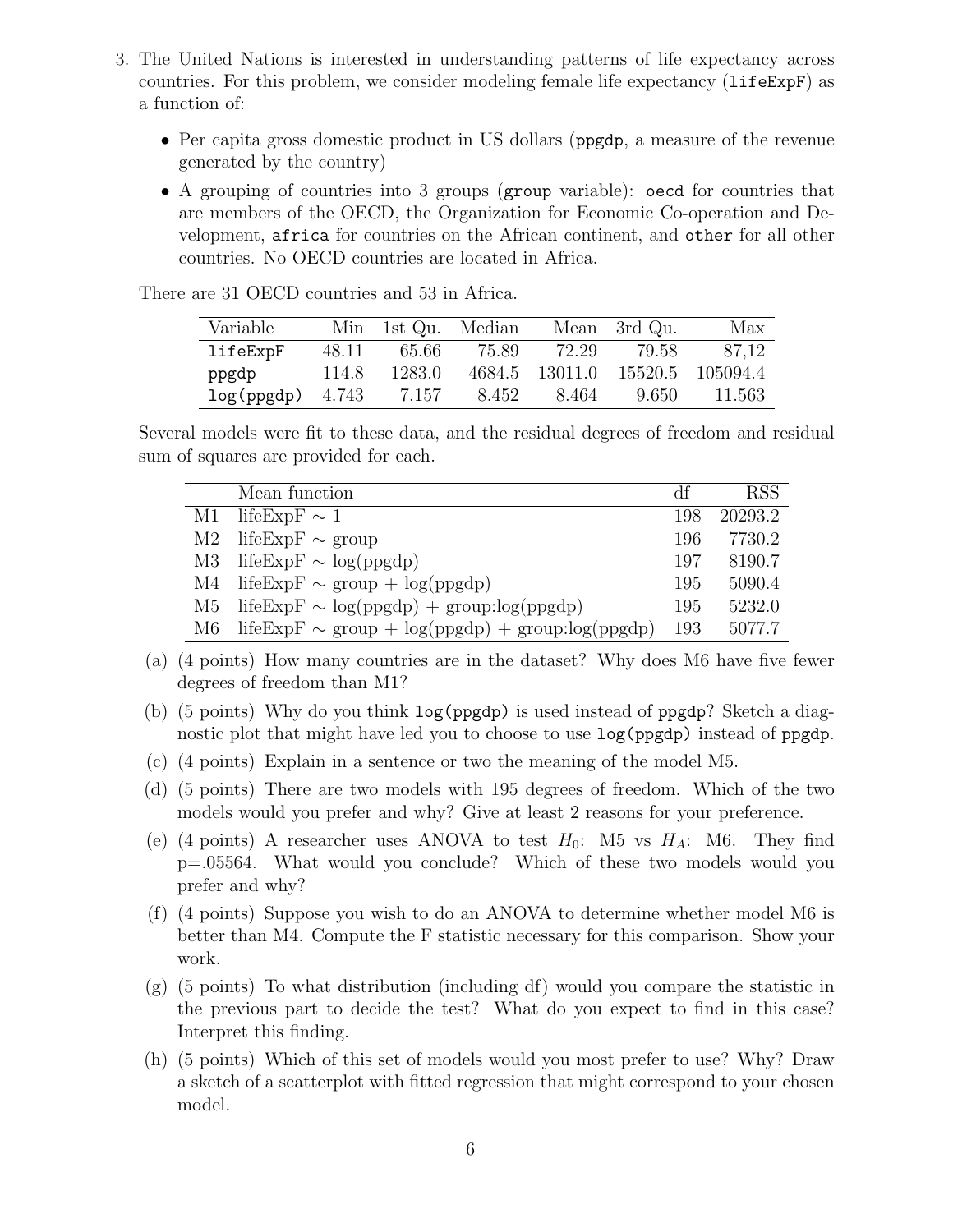- 4. Suppose that you are developing an algorithm that involves the decomposition of a data matrix, X, into the product of three component matrices,  $X \approx A * B * C$ . Let X be of size  $n \times p$ , A be of size  $n \times k$ , B be of size  $k \times l$ , and C be of size  $l \times p$ .
	- (a) (4 points) How many scalar operations (multiplications and additions) are required to compute  $A * B?$
	- (b) (4 points) What is the computational complexity of  $A * B$  in the previous part in asymptotic notation?
	- (c) (4 points) Suppose you choose to compute  $A * B * C$  by first multiplying  $A * B$ , then multiplying the result by C:  $(A * B) * C$ . Suppose  $n \gg l$  and  $p \gg k$ , what is the computational complexity of the algorithm in asymptotic notation?
	- (d) (5 points) Now, suppose you choose to compute  $A*B*C$  by first multiplying  $B*C$ , then multiplying the result by A:  $A * (B * C)$ . Suppose  $n \gg l$  and  $p \gg k$ . Is this method faster or slower or the same than computing  $(A * B) * C$  and under what conditions of  $\{n, k, l, p\}$  would it be true?